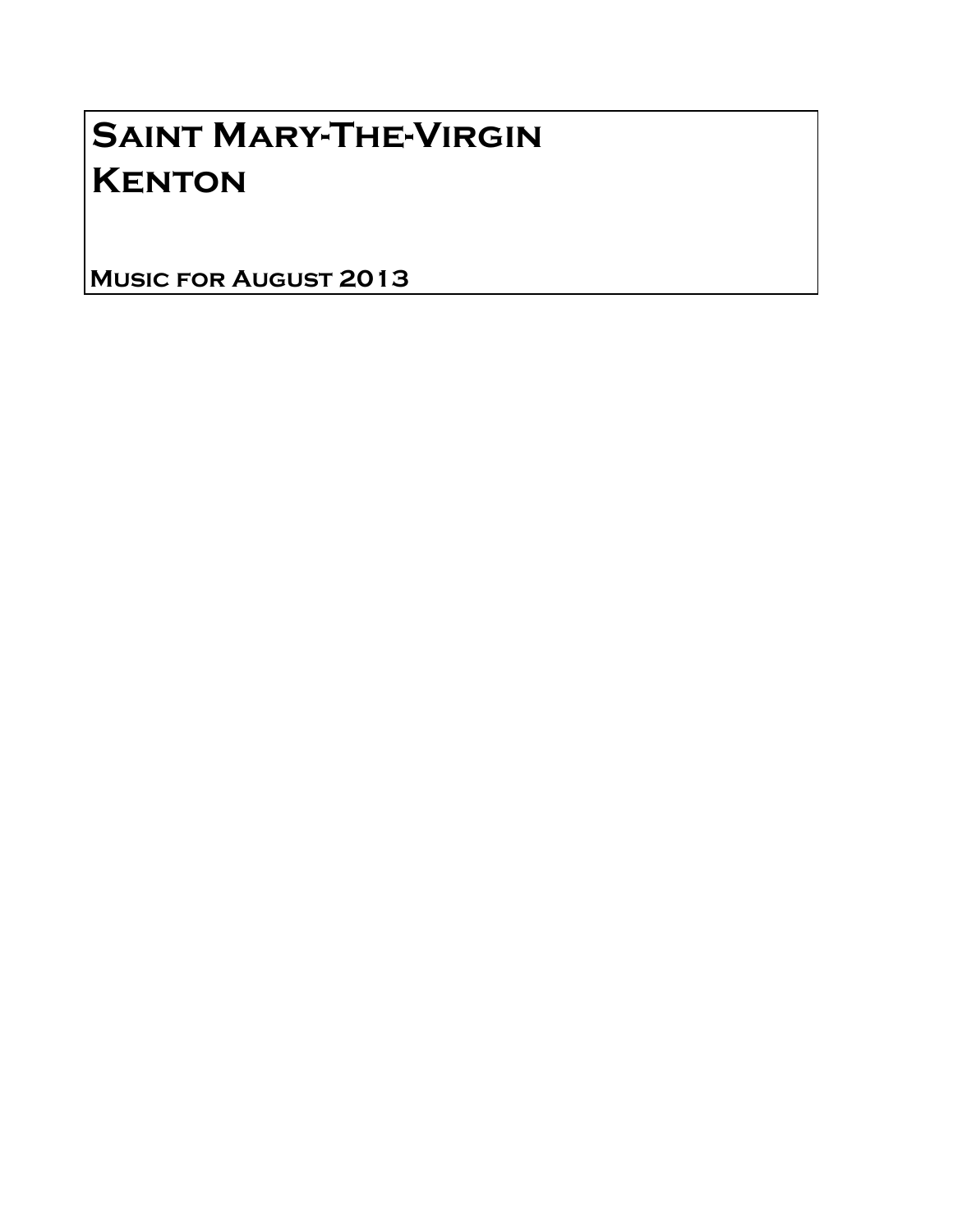| 4th August                           | <b>Ordinary Time XVIII</b> |                                       |
|--------------------------------------|----------------------------|---------------------------------------|
| Introit                              | CH301                      | Immortal, invisible                   |
| <b>Responsorial Psalm</b><br>Gradual | Page 123<br>CH106          | Christ be beside me                   |
| Offertory                            | CH75 (see NEH339)          | Be thou my vision                     |
| Communion                            | CH72                       | Be still for the presence of the Lord |
| Recessional                          | CH190                      | Give me joy                           |
|                                      |                            |                                       |
|                                      | Setting                    | K, G, C - Merbecke                    |
|                                      |                            | S, B, A - Belmont Mass                |
|                                      |                            |                                       |
|                                      | At communion               | Lord your Word's our heavenly bread   |

# **11th August Ordinary Time XIX**

| Introit                   | 362                    | Glorious things                             |
|---------------------------|------------------------|---------------------------------------------|
| <b>Responsorial Psalm</b> | Page 198 first setting |                                             |
| Gradual                   | 18                     | Ye servants of the Lord                     |
| Offertory                 | 401                    | Light's abode                               |
| Communion                 | 305                    | Soul of my Saviour                          |
| Recessional               | 345                    | Christ is the King                          |
|                           | Setting                | K, G, C - Merbecke<br>S, B, A - Martin Shaw |
|                           | At communion           | <b>Celtic Benediction</b>                   |